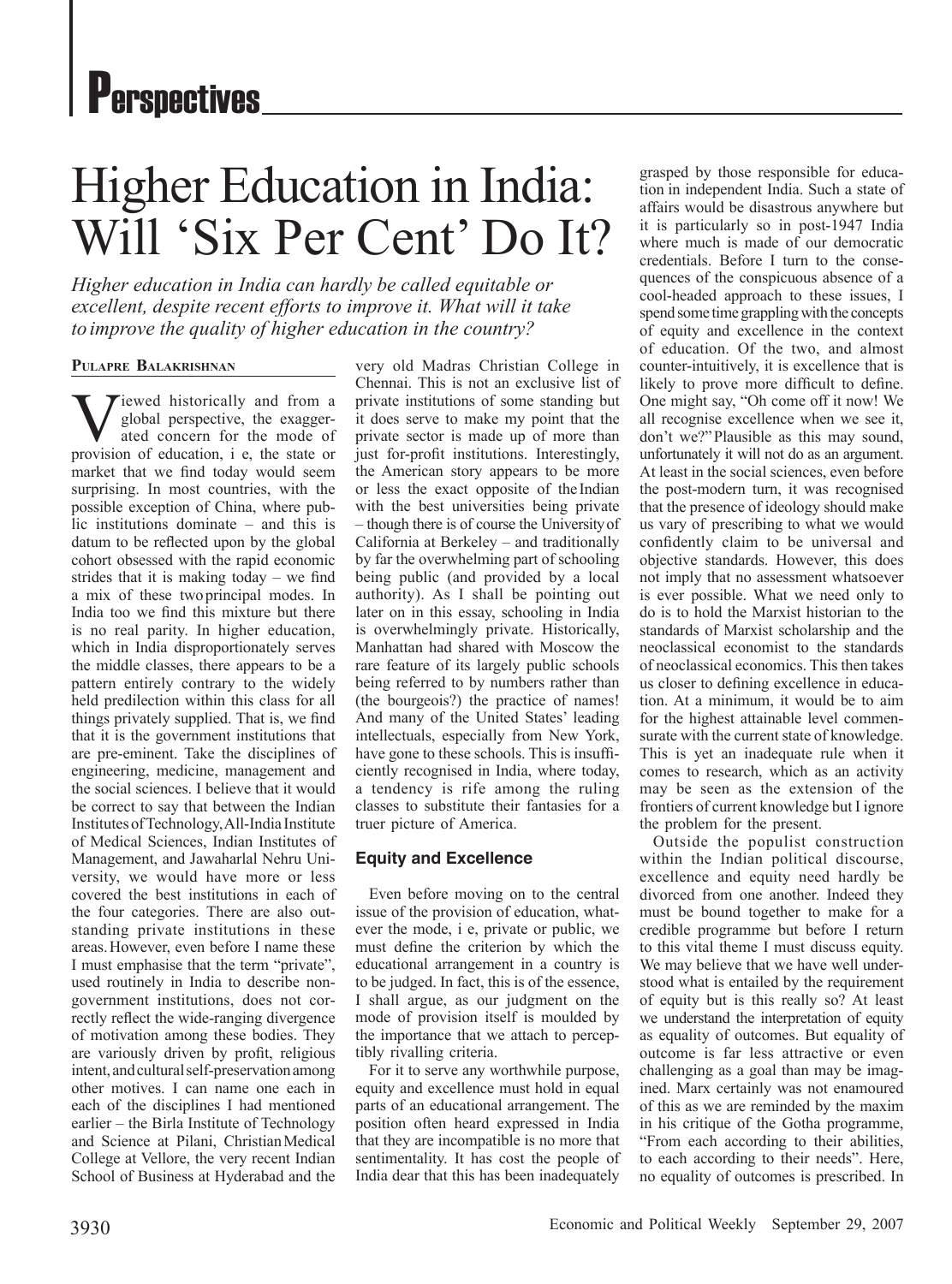fact, quite the contrary. It is, of course, a different matter altogether that anextreme version of the equality of outcomes was pursued, in the name of Marxism, by the ruling classes of the former Soviet Union. Suppose now that we were to shift to the terrain of the equality of opportunity as the proper interpretation of the goal of equity, we are on firmer ground, it would seem, but only relatively so. For after Isaiah Berlin and Amartya Sen we are aware that the equality of opportunity seen as a global absence of coercion cannot translate into a positive variant – being the only oneworth pursuing – of opportunity when capabilities differ. To rescue the idea of equality of opportunity, transplanted in the sphere of education, we might then say that there is such equality when all those with similar potential are endowed with capabilities for learning.

Having steered toward what is at least a working definition of excellence and equity, I move to emphasise the essential complementarity of these two criteria inan educational arrangement. We can see that the two combine quite naturally asfollows. An ideal arrangement for education would provide for its constituents the highest equal chances for attaining excellence. It follows, then given our context, to seek whether this is currently being achieved in India. But before doing so, it is my task to reject outright the sentimental view that excellence is an elitist goal. Oddly enough, considering that it is championed by self-conscious spokespersons for India's poor, it is fundamentally status quoist. One need not subscribe, as I do nevertheless, to Foucault's insight that knowledge is power to recognise that to stoutly resist a progress toward excellence for all is actually to ensure that the poor, who are ipso facto powerless, remain where they are. Arguably no sentiment has worked more towards keeping the poor of India where they are than the reactionary one that excellence is at best beyond their ken or at worst something hopelessly bourgeois. But worse than both is the delusion that the poor do not aspire for it or at least for their offspring.

We can now fully see the implication of viewing the pair excellence and equity as the principle priority of an educational arrangement. Indeed, we can see that equity – even of opportunity – a purely relational concept, is more or less worthless without excellence. Historically extreme versions of socialism have come close to this kindof arrangement. Equally, the feature ofislands of excellence in a sea of squalor would, from a macro

perspective, leave condemned educational arrangements that maintains this state of affairs. India, in the sphere of schooling, comes very close to allowing such a state to continue. The twinned criteria I have emphasised requires that all participants be able to access the current state of knowledge or push the frontier, as the case may be. It implies that any arrangement claiming to be egalitarian must attempt to always level up. The scenes of levelling down in David Lean's lavishly constructed Zhivago is grist for the naive and sentimental alone.

#### **Lessons from History**

There has certainly been a spread of education in the country since 1947. For instance, the number of universities in 1947 was in the 1920s. By now it is more than 100. Such a clear enumeration is perhaps a little more difficult to maintain when it comes to recording the spread of schooling but here too the increase – in schools and in enrollment – is substantial. This expansion of education in India has been very largely state driven, at least in higher education, having been directed by the deliberate policy of the newly independent Indian state. Despite the apparent progress, the policy can hardly be termeda grand success. An early intimation of failure is the fact of barely 50 per cent female literacy. Indeed male literacy is not at an acceptable level either. Once we recognise the instrumental role of female literacy we also see the socio-economic consequences of neglect. Some crucial indicators of socio-economic development register a lower value in India when compared to sub-Saharan Africa [Dreze and Sen 1995].

In hindsight, the poor literacy figures, which in any case do not even begin to convey the backwardness of such educational arrangements that exist in the country, are not difficult to explain. It now clear that no serious effort has been made to eliminate illiteracy in India. In particular, the claim that faster progress in this direction was held back as India was poor isseen to hold no water once the Indianexperience is studied in a comparative framework. Amartya Sen has repeatedly pointed out that the countries of east Asia were investing a larger share of their GDP in schooling at a time when they were no richer, in terms of per capita income, than India. We may take the 1960s as another example when Korea was about at par with India in terms of per capita income. Indeed, it is astounding

that the unusual high-mindedness that had characterised so much of policymaking in the Nehru era did not extend to primary education. Of course, there is the historical feature that education was then a state responsibility, as opposed to a central one, subject to the constitutional division of powers in India (it is now on the concurrent list). But this recognition can only lead to a shift of our gaze to a lower, being the sub-national, level of the Indian state and only deepens the mystery of such a callous neglect. In light of the east Asian experience, clearly a noneconomic explanation is needed. Again, Amartya Sen hasproposed one. He suggests that the elitist nature of Hinduism and its pyramidical social structure has come in the way of the wider spread of education. Surely, it is egregious to find such educationalsqualor, as we do in India, a society of highly-educated elites with one among the world's oldest traditions of learning. The suggestion appears to come into its own when we recognise that Buddhism, with its egalitarian ideology, had cut a swathe through most of the East extending from Sri Lanka to Japan. While Sen's argument goes some distance alright, we are yet left to account for the fact that in India, literacy levels are perhaps lowest and inequality is quite high among its Muslim citizens despite the strict egalitarianism demanded by canonical Islam.

#### **Insight from Economic Theory**

Much as one might point to the global experience of finding a diverse set of arrangements in the provision of education, there is undoubtedly a veering of opinion in favour of the market in India today. The reasons for this are not far to seek. Public education in India is not an uplifting spectacle. The confused student, demoralised teacher, rampant bureaucratisation, and decaying physical infrastructure all combine to present a picture of great distress and even less hope. But even as we recognise this, we need to ask two questions. First, has this always been the state of public education in India? And, second, is the situation markedly superior in the private sector? The sweeping tide of ideology reversal globally has meant that thesequestions are never really raised, leave aloneaddressed satisfactorily. But it is importantfor future generations ofIndians that they are.

As the current ideological shift in favour of private education really considers only the economic motive of private suppliers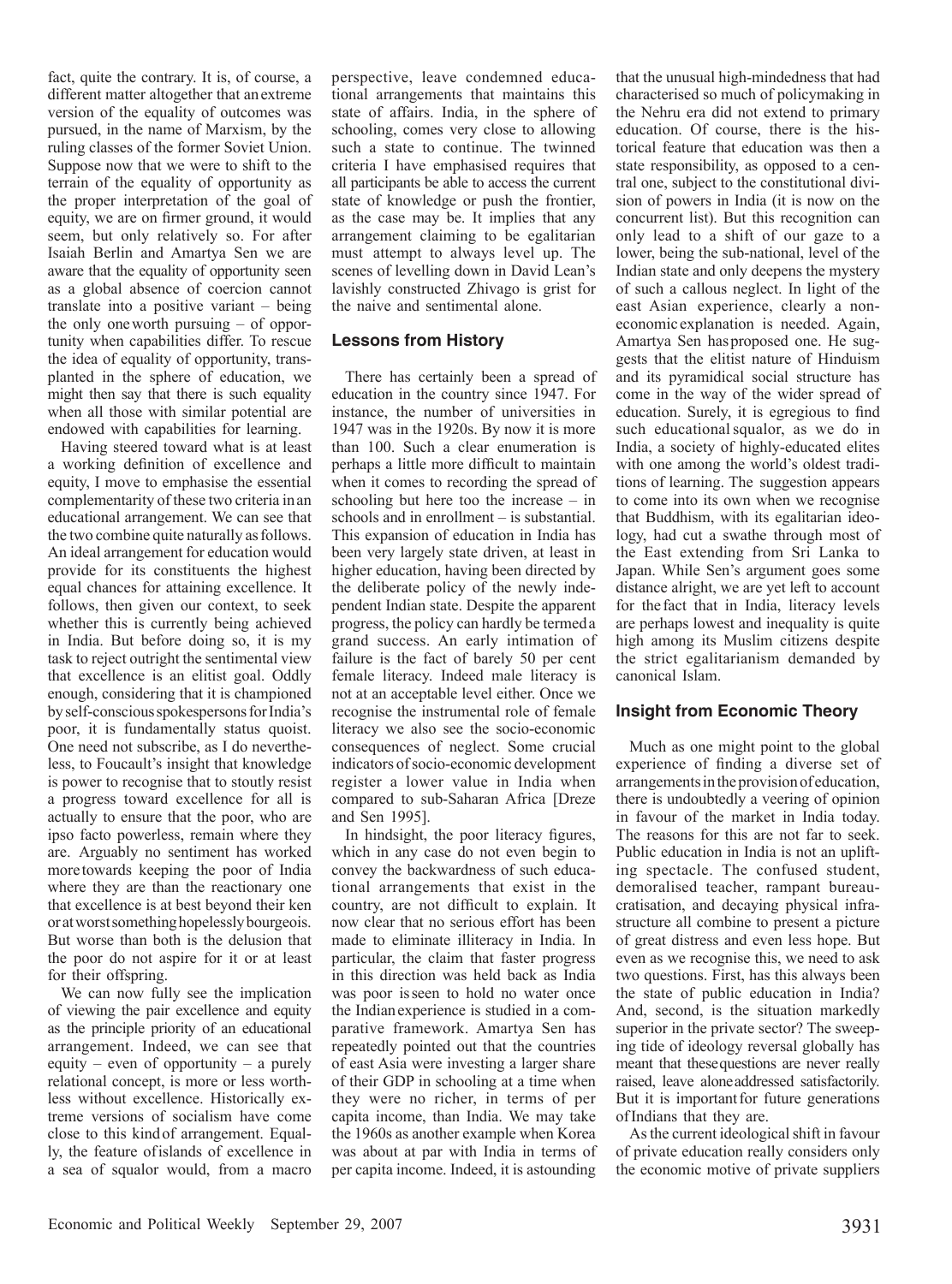– recall that I have stated that there are others – I start by revisiting the economic approach to the provision of education. This approach is guided by the recognition of externalities in the supply of education. What are these "externalities"? An externality is said to exist when the supply of a good produces an additional benefit or cost, as the case may be, over and above the value of the good itself. This value is external to the firm, or supplier in a sense that make clear with the standard example. Originally conceived of by the Cambridge economist Arthur Pigou, externalities have been the touchstone by which much of the theoretical discourse on public policy is conducted among economists. The example of an external benefit – a positive externality – is that of a bee-keeper's unintended provision of pollination services to the neighbouring farmer whose orchard now yields more apples. The example of an external  $cost - a$  negative externality  $-$  is that of soot from a factory chimney blackening the washing of the neighbouring laundry. From an economic point of view a "problem" exists in that neither the benefit nor the cost accrues to the supplier of the product, in our case the bee-keeper and the factory owner, respectively. It is easy tosee from this example that a private producer – assumed to be motivated by profit – would underprovide, in relation to the social optimum, a good with a positive externality and oversupply, again in relation to the social optimum, the good with the negative externality.

It is widely considered that education is a good with a positive externality. To borrow from the contemporary theory of economic growth, as knowledge is produced, there are (positive) knowledge spillovers. Typically, we think of how expertise developed in a firm or a known innovation undertaken there spills over into the rest of the economy when it is copied. More generally, an educated individual transfers some of the skills and knowledge she has learnt to those she comes into contact with. Mostly, the provider of education cannot internalise the value of this transfer as greater revenues and there is, in such situations, no incentive to supply more than the private optimum (which is less than the social optimum whenever there is a positive externality). This is the standard argument for the public provision of education, and itis a sound one. There is another argument for public provision of education. The argument would go like this: profit-oriented private education is provided for a fee,

and this will effectively exclude the poor who will now remain uneducated. In the presence of externalities this is no longer amerely moral argument but also an economic one. The votaries of the market dispense this with ease. The riposte to this argument for public provision is that with well-functioning capital markets, the poor should be easily able to borrow – to pay for their education – against the stream of future income that their education will generate. Now, it appears that the market is back in business – certainly in principle. However, where future income is not easily collaterised, lenders may be reluctant to lend. Courts can now take care of this problem of possible non-repayment. But this would only shift the onus ofpreventing the original market failure to the legal system. As we cannot expect markets – inherently profit-motivated as they are – to run a legal system based on individual rights, we are back to needing a form of public provisioning to ensure education for all. And as I have just argued, the case for widespread education need not be confined to the moral.

# **Public Education in India Today**

In the heyday of socialistic fervour among western intellectuals, there existed the category "actually existing socialism". The role of invoking this case was to provide a foil when arguments about the potential of socialism threatened to fly off the handle into thin air, as Marx would have had it. Something similar is actually required when we discuss public education in India. It is vital to the consideration that despite the spread of education since 1947 in India, much of it state directed, educationists are of the view that the quality of this education is often very low. Given its central importance, the extent of the deviation from what would be considered acceptable is perhaps greater in the case of public rather than private schooling in the country. Thus, deviation from acceptable standards encom- passes the entire infrastructure including buildings, teachers and also, crucially, norms and procedures in the workplace. An instance of the last is the accepted use of "para teachers", being teachers without any training in pedagogy, on a contractual basis for a very short period, say the school year.The consequences of this for long-term learning ability and the development of cognitive skills of children may be imagined.

But we do have evidence that when it comes to quality, it is no longer simply a matter of ownership. In the private sector in India, we encounter the entire range of quality suitably accounted for by fees. Undoubtedly at the upper most end, students suffer less privation than in the government system but I have nothing to go by to be able to conclude that is even close to being world class. For one, however, fees in this segment are astronomical and as a factor of per capita income perhaps higher than in most countries. But at the lower end, private schooling does not always compare favourably with government schooling, especially, when thequality is set off against the fees. In an overall comparison between the public andprivate sectors in India, one might say that the Kendriya Vidyalaya are outstanding value but in the vast ocean that represents the demand for such schooling, given the price, they are almost irrelevant as they are able to offer very few seats. Actually, the presence of the government in schooling is far less than usually imagined. It is estimated that two out of three secondary schools in India are under private management. If we agree that the quality of schooling in India falls below our expectation, then we may conclude from this information that it is not simply a matter of the nature of ownership. There is very little by way of information on the quality of provision in private schools. However, area experts speak of studies that show that teachersin these private schools often lack the requisite academic and professional qualifications [Govinda 2005].

An insight into the relationship between the nature of ownership – whether public or private – and the quality of provision is offered by the finding of a recent study<sup>1</sup> of primary schools in India. In this study of 21 states, three unannounced visits were made to 3,700 selected schools. Though the focus was on government-run primary schools, rural private schools and private aided schools located in villages were also surveyed. The findings I have referred to concerns teacher absenteeism. Before stating the precise findings it would help to be aware of the methodology. The data on absenteeism is generated by verifying the teacher's presence, rather than through attendance logbooks or interviews with the head teacher. A teacher is considered to be "absent" if the investigator could not find the teacher in the school duringregular working hours. The main finding is that 25 per cent of the teachers were absent and only about 50 per cent would be teaching on any given day. Absenteeism was less where incentives to attend were greater. Thus, schools with better infrastructure,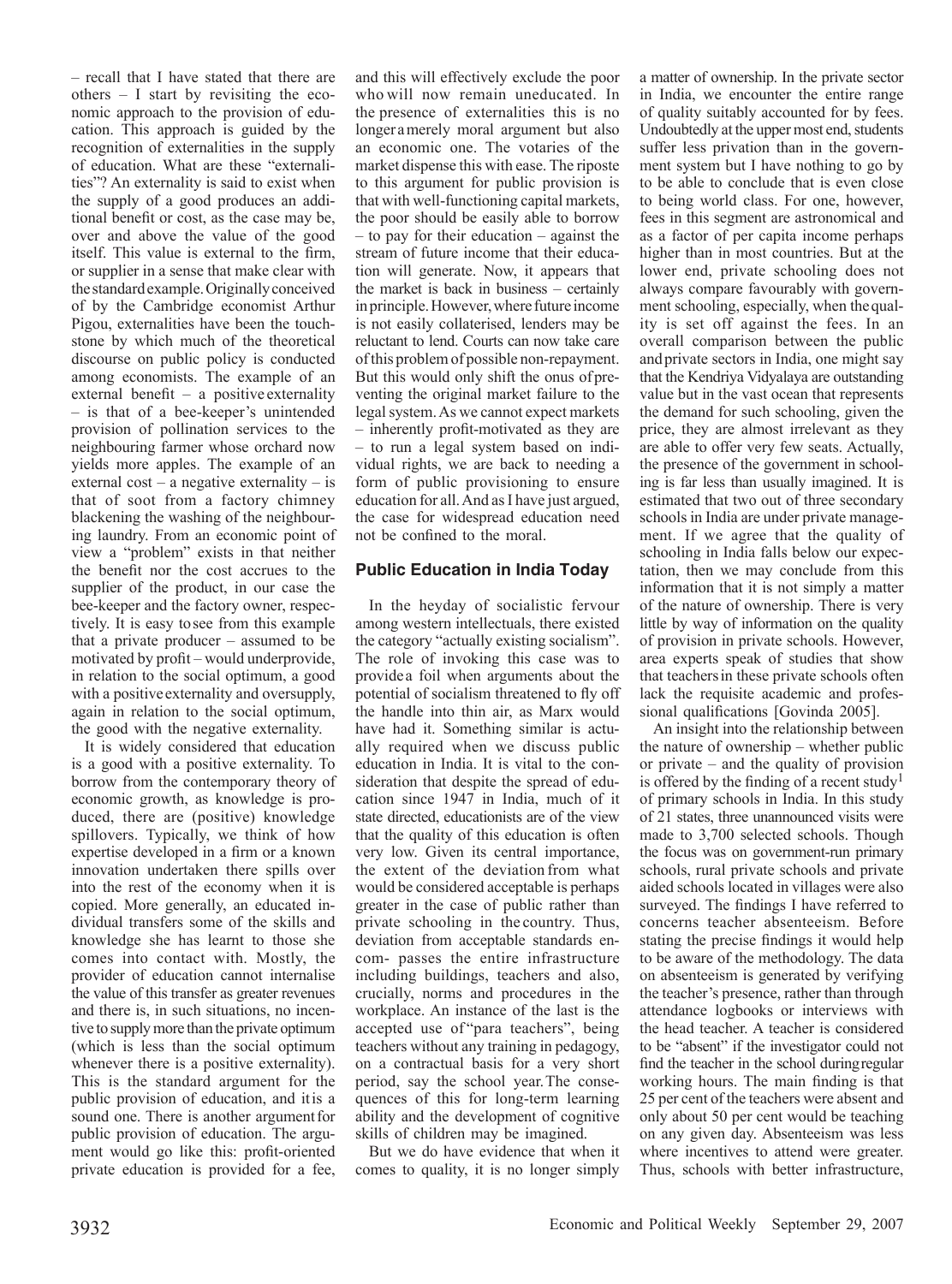close to a paved road and those that have been inspected relatively recently recorded lower levels of absenteeism. This suggests that working conditions do matter for productivity and employee attitudes more generally. We now come to a finding of this study that has some bearing on the issue of mode of provision. Private school teachers are found to be only "slightly less" likely to be absent than public school teachers in general, but are 8 per cent less likely to be absent in the same village. This, it is inferred, reflects the greater risk teachers in private schools face in being dismissed from service for absence. Finally, the study suggests that local communities could perhaps provide an alternative means of monitoring the situation. It is certainly the case that internationally the role of local communities in monitoring, leave alone providing, schooling is substantially greater than in India. The issue of teacher absenteeism has a direct bearing on the question of education reform. It simultaneously signals that a part of the Indian state's budget is a sheer waste as salaries are often paid for zero return and that more resources are not the only ingredient of a credible programme of reform.

Much of what I have said so far pertains to school education. This is of course as it should be, not only in that schooling is the foundation of human capability but also keeping in mind the peculiar situation in India where literacy levels are barely greater than 50 per cent currently.However, the expansion of higher education has been a deliberate policy of the Indian state and public investment in higher education is not only substantial but also spread across disciplines and the subcontinent's geographies. The success of this project not only from the point of view of its own goals – that of developing an advanced knowledge base in India – but also considering the large outlay has other potential uses in this country, not least in schooling.

It is widely accepted by now that the quality of higher education provided by the government in India has not kept pace with the quantitative expansion. This may be inferred from the fact that young Indians who are able to finance the move have now begun to leave the country soon after they finish school. One recalls the observation, about contemporary Britain by a British university administrator that while it does not matter for a country who makes the automobiles but when its elites consider that its universities are not good enough for their children, it matters

to a great extent. Especially in the context of the Indian government's entirely laudable objective to promote autonomous centres of knowledge development – supported by massive spending – in the country, the observation by Indian science writers that the distance in the practice of science between India and the West in the period before 1947 was less than it is today – and that that distance is widening – is worth reflecting upon. As evidence we are given the physicist Stephen Hawking's observation that the problem the solution to which won S Chandrashekar the Nobel Prize close to 50 years later in 1983 had been solved by the 20 somethingyear-old "Chandra" on the boat from Madras to London. That was well before Chandrashekar had reached Cambridge, having only just finished his undergraduate studies at the Presidency College, Madras. This of course is an egregious example. Anectodal evidence is, however, available to bolster it.

I am told that the head of every science department at Delhi University in the early 1970s was a Fellow of the Royal Society. I have not been able to verify this. However, I cansay with confidence that at the Madras Christian College in the 1970s, when I was an undergraduate, the head of almost every department held a doctorate from a leading international department in their own chosen field. Quite naturally, both the teachers of French had been to the Sorbonne. Interestingly, English language and literature were exceptions, and this was well before postcolonial theory suggesting that at least in some areas, we were ahead of the west! While, of course foreign qualifications are not by any account the only criterion by which one can judge the distance between Indian science and global practice, it is not clear whether using some more objective standards of comparison, such as publications in international professional journals, would alter the picture of decline greatly.

Indeed the exercise is very likely to throw up evidence of a large pool of underperforming academics. This was perhaps less the case before the grand expansion of education in India. C V Raman's Nobel Prize was won through experiments in the buildings of the Indian Association for the advancement of science on Bow Bazaar Street, Calcutta in the 1920s. By contrast, none of the academics of Indian origin who have won the Nobel Prize since then have worked in India even though they have been educated here.

If it is the case that the practice of science in India leaves something to be desired what, it may be asked, is the state of the Arts (to use a simple dichotomy)? The reception of the Arts is, of course, mediated through culture and it would be considered entirely appropriate that after colonialism, a certain degree of distancing has taken place. But is what is desirable inphilosophy and literature equally applicable to economics, for instance? My answer to this question would be an emphatic "no". Nevertheless, apart from a handful of centres in the country, advances in the subject have largely bypassed India's university departments of economics. This is a tragedy, for the subject, as it is practiced globally, has much to contribute towards raising the very low living conditions of millions of Indians. The distance is also ironic as the Indian case is often taken as a prototype in global discussions of the subject.

#### **Will Six Per Cent Do It?**

It is clear that the dwindling resource base of the Indian university system is unable to cope with the student numbers. This may be handled either by reducing numbers or by better provisioning. Actually, a combination of these methods may be best. Given the need to raise resources, the populist tendency to leave fees unchanged for long periods even as there is inflation in the system is destructive of the future of education as it undermines the resource base. Indeed, even apart from matching inflation, to reduce the regressive impact of subsidies, a substantial hike in fees may be absolutely necessary. Higher subsidy for university education implies, given total expenditure on education, lower subsidy for the school-going poor.

However, while resources are undoubtedly a part of the story, they are not the sole ingredient for improvement. It is clear that there is an issue of governance involved if the Indian university system is to match global standards of instruction and research. While exceptions exist, India's universities have more or less degenerated into degreeawarding bureaucracies. It is not clear how much learning occurs directly via this media. Though student apathy is widespread, it is reasonable to assume that at least some part of it is a symptom and not a cause of the deterioration of the system. After all, it must be accepted as axiomatic that the onus of inspiration lies not with the student but with the teacher. While teacher motivation is abysmally low we must not rush into translating this into a